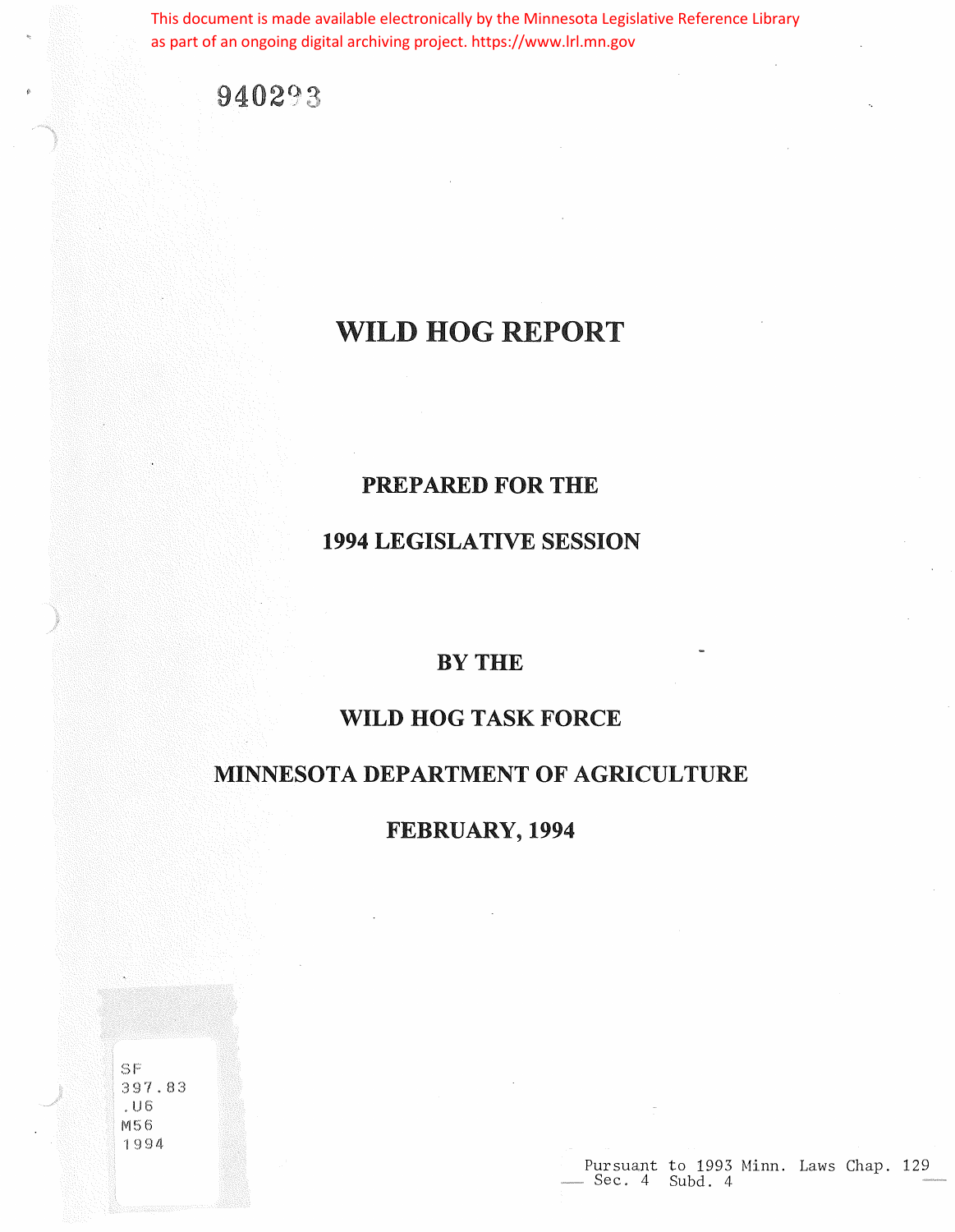REFERENCE LIBRARY STATE CAPITOL **ST. PAUL, MN. 55155** 

The 1993 Minnesota Legislature required the appointment of a Wild Hog Task Force by the Commissioner of Agriculture to study and determine whether or not the raising of Eurasian swine (Sus Scofa Subspecies )should be banned in Minnesota.

Two hearings were held where public testimony was heard. Most of the public testimony favored banning. The Task Force also took testimony at two farm sites to observe the conditions under which "Eurasian swine" are raised for hunting and for slaughter. Additionally, a national survey was conducted, by letter, with state agencies in 48 states. The survey revealed the following:

- 32 states considered wild hogs a liability if they are loose in the wild;
- 5 states said they were an asset if they are loose in the wild;
- 12 states that have these swine running wild have organized control efforts to reduce their number;
- 19 states allow hunting of wild hogs, many with year-round hunting and no limits.

#### FINDINGS

- Some states reported real problems dealing with wild hogs that are "in the wild"; Feral swine (free roaming) of all kinds were reported to be undesirable and found to cause harm in some states to streams, woodlands and some other wild life.
- The Task Force found that there are 6 known farms raising "Eurasian swine" with a total number of about 300 hogs;
- At this time, no one is aware of any "Eurasian swine" on the loose in Minnesota as is the case in some states in the southern U.S. where they have been "in the wild" for hundreds of years;
- Heretofore, "Eurasian swine" have been unregulated in Minnesota (except testing for disease control); however in 1993, legislation was enacted to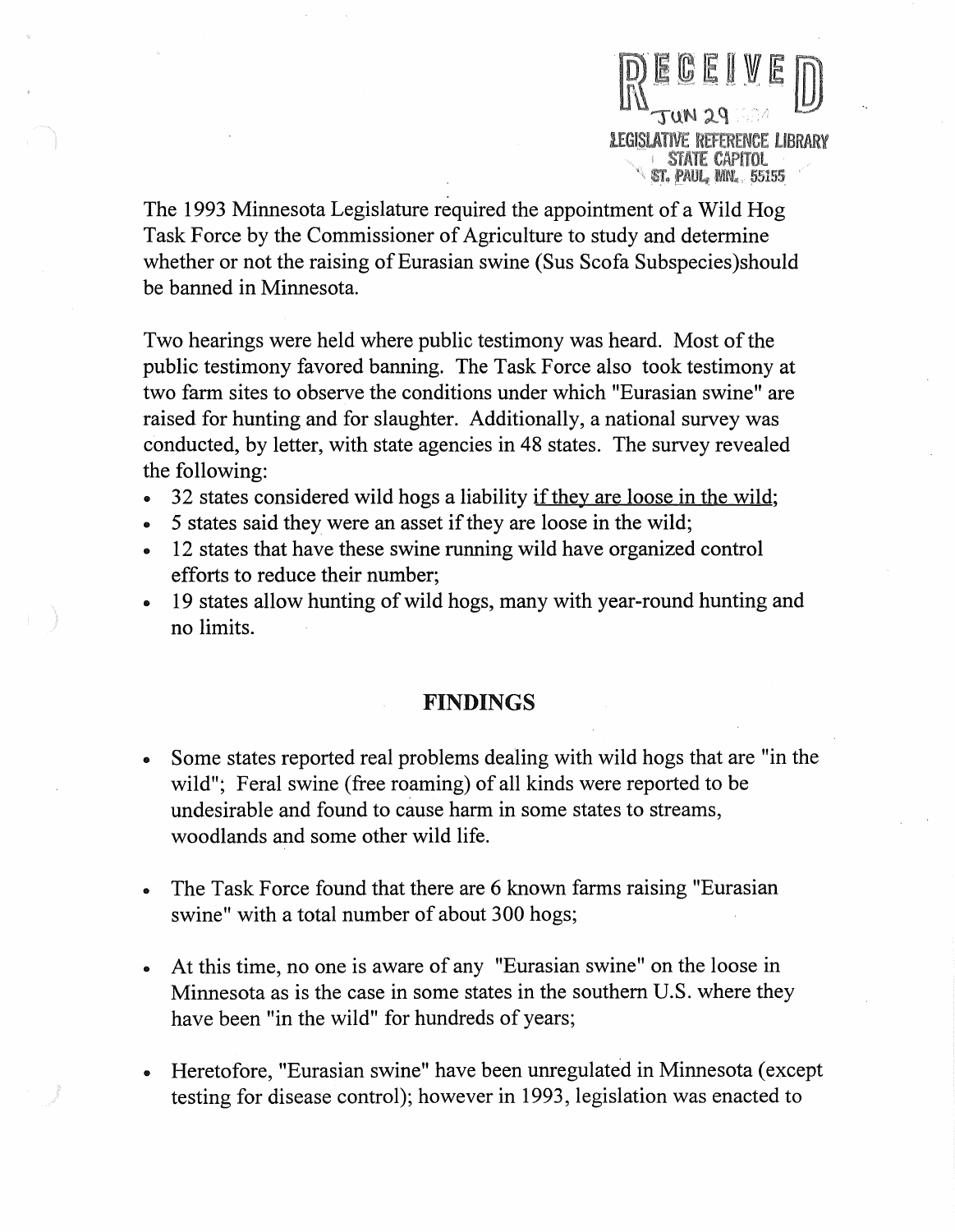restrict the raising and production of this species of swine (M.S. 84.9695, Appendix A).

There are no rational scientific means to determine what exactly is a pure "Eurasian wild hog" vs Feral pig vs Domestic pig other than visual observation; however, with some individual swine, the difference is not distinguishable.. There is some preliminary DNA data which suggests that a blood test for a determination may be available in the near future, but nothing is yet proven.

At the final meeting of the Wild Hog Task Force, in a 7 to 2 vote, it was decided not to recommend a total ban of "wild hog" production in Minnesota.

Therefore, the Task Force recommends that the current law restricting production be continued allowing "wild hog" farming.

It is further recommended that the study continue through 1994 to evaluate new information that will be forthcoming from USDA and others.

It is further recommended that permits be required and that the Minnesota Department of Agriculture be charged with future responsibilities in issuing restricted species permits relating to approving containment and other regulatory measures required in law for restricted species, namely "Eurasian pigs" (Sus Scofa Subspecies).

The Department of Natural Resources is currently the designated agency authorized to issue the permits and enforce rules.

#### **CONCLUSION**

The majority of the Task Force believe that the small "wild hog" industry in Minnesota does not constitute a serious danger ( under current restrictions) to the environment of our state. If, however, they should become loose and reproduce in the wild over the years, some crop production could be at risk, as well as the spread of disease to domestic swine would then be a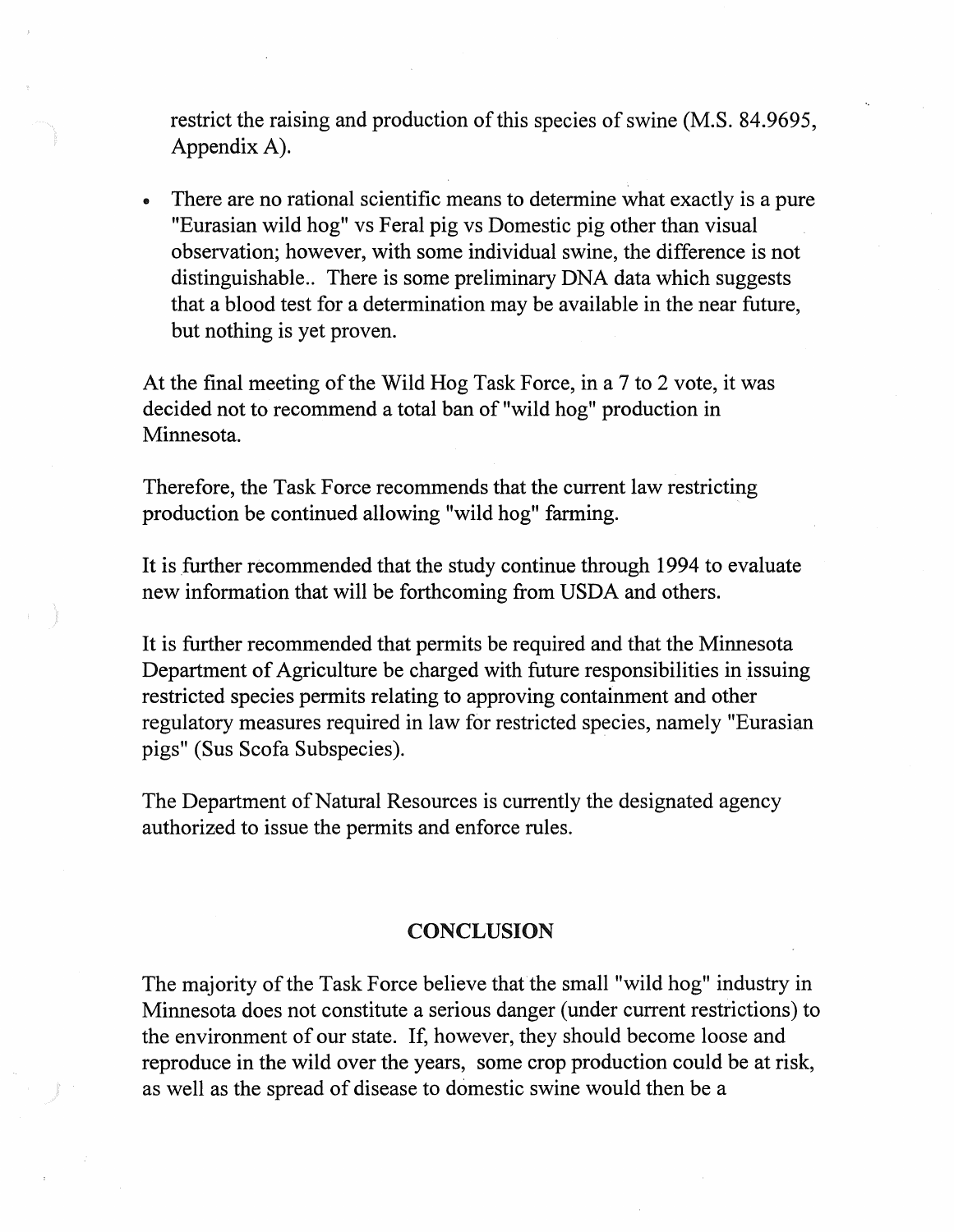possibility. It was pointed out to the Task Force that many other potential hazards to the ecology and the environment, man-made and natural, are a greater risk than the current status of "wild hog" farming here and that if state government attempted to eliminate all risks that evolve from the manner in which we do business and conduct our life style, there would not be enough financial resources left over for citizens to enjoy this new riskfree society.

Eurasian swine regulations that may be needed for the future:

- There may be some non-regulated herds; if so, they need to be found and reported to the Board of Animal Health.
- Facilities holding known herds need to be inspected and issued permits when appropriate.
- Methods should be developed to differentiate between domestic and Eurasian swine herds.
- **NOTE:** The Task Force did not have funding provided so, other than the cost of mileage in a state van provided by the DNR to hog farms near Little Falls, a few hours of time by three State employees, and thanks to the citizen members who volunteered their time, there was no cost to the State for this report.